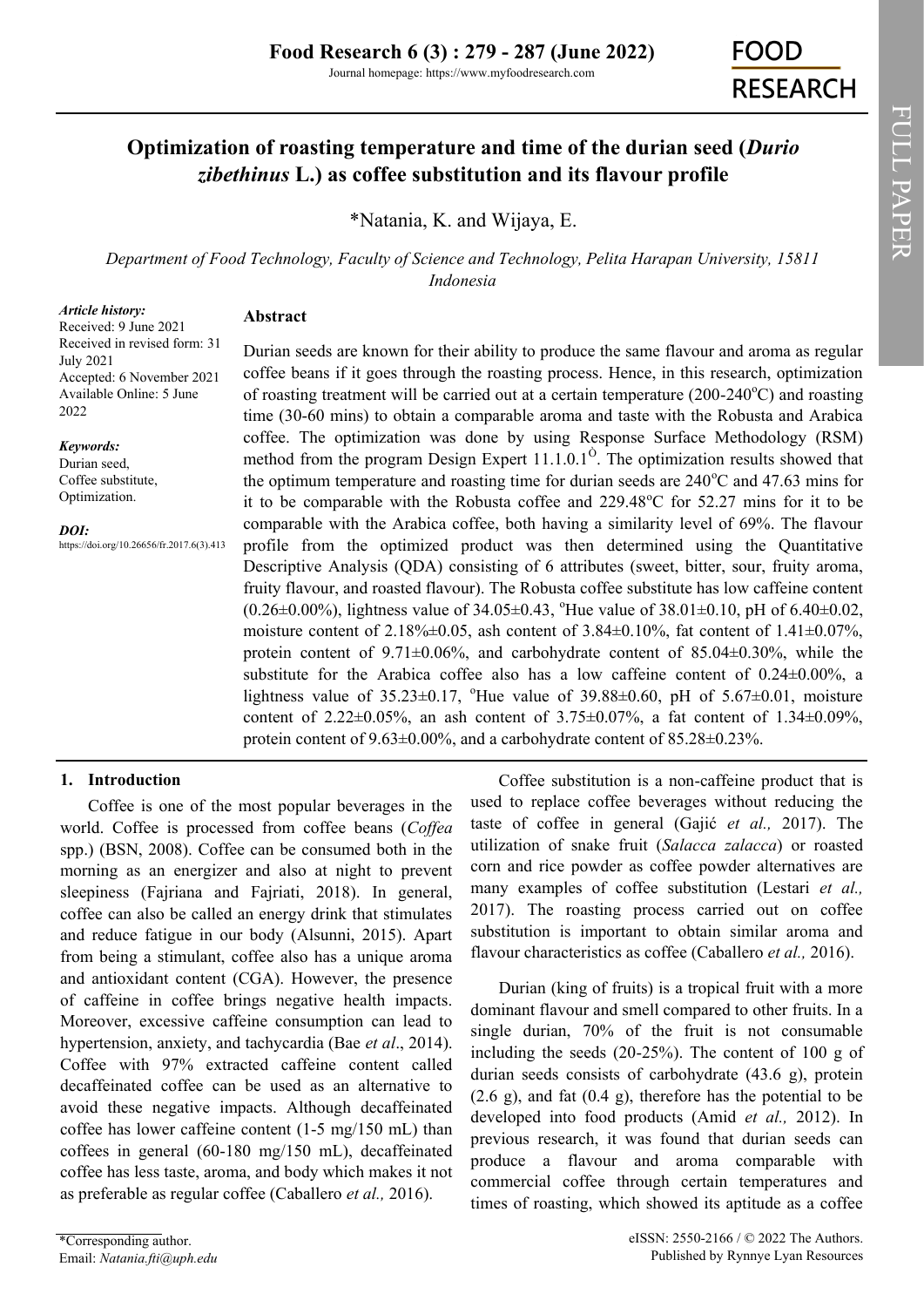substitution product. In this research, the focus will be on optimization of the roasting temperature and time to obtain coffee substitution with flavour and aroma that is comparable with the Robusta and Arabica coffee using a statistic technique, called Response Surface Methodology (RSM) (Youn and Chung, 2012). Furthermore, the flavour profile and caffeine content in coffee substitution products will be analyzed.

### **2. Materials and methods**

## *2.1 Materials*

The material used for durian seed coffee is durian seed (*Durio zibethinus* L.) from "Rumah Durian Harum, Indonesia". The materials used for the analysis are Robusta coffee, Arabica coffee, sugar, salt, caffeine, citric acid, water, crackers,  $CaCO<sub>3</sub>$ ,  $K<sub>2</sub>SO<sub>4</sub>$ , selenium, chloroform, hexane,  $0.2$  N HCl,  $H<sub>2</sub>SO<sub>4</sub>$ , NaOH 35%,  $H<sub>2</sub>O<sub>2</sub> 35%$ , boric acid 4%, pH 4 and pH 7 buffer, and distilled water.

#### *2.2 Roasted durian seed powder*

The process of making roasted durian seed powder was based on the method from Nusa *et al.* (2014), Prayogo *et al.* (2016), Lokaria and Susanti (2018), Varelis *et al.* (2018) with modification. Durian seeds obtained from "Rumah Durian Harum" were cleaned, peeled, and later boiled at 90ºC for 60 mins. The boiled water will turn reddish-brown which indicates the toxic component inside was removed. Drained durian seeds were then cut into small sizes. The process of drying was done using a cabinet dryer with a temperature of 50°C for 24 hrs. Dried durian seeds then proceeds to be roasted to bring out the aroma and flavour from the seeds using a coffee roaster. Roasting was carried out at different temperatures and times based on an experimental design by RSM, which were  $200^{\circ}$ C,  $220^{\circ}$ C, and  $240^{\circ}$ C, for 30, 45, and 60 mins. Roasted durian seeds were then ground to reduce the size and sieved with mesh 80 to produce homogenous roasted durian seed powder.

Optimization of roasting temperature and time was done by using the Multiple Comparison Test to compare the brewed roasted durian seed coffee with the brewed Robusta and Arabica coffee. Brewing was done by pouring 150 mL of  $85-95^{\circ}$ C water into a filter cloth that contains 8.25 g of sample powder and coffee powder (Brown, 2015; SCA, 2018 with modification).

### *2.3 Experimental design*

The experimental design that was used in this research is Response Surface Methodology (RSM) with Central Composite Design (CCD) as the design using

Face centred model. CCD consists of a factorial design of  $2<sup>2</sup>$  with roasting temperature and time as the factors. The factors were coded to 2 levels  $(-1 \text{ and } +1)$  and 4 centre points (0). The independent variables were inserted into a program called Design Expert  $11.1.0.1<sup>°</sup>$ resulting in 12 different trial runs. The dependent variable (responses) that was used was from the sensory evaluation of the Multiple Comparison Test. Response data was then inserted to Design Expert  $11.1.0.1<sup>o</sup>$  and analyzed by ANOVA. The results of optimization from Design Expert  $11.1.0.1<sup>°</sup>$  were later verified to ensure that the optimal treatment suggested by the program produces the responses that match the actual responses. Optimization results were accepted if the actual responses were in the range of Confidence Interval (CI) or Prediction Interval (PI).

#### *2.4 Method of analysis*

The analysis conducted in this research includes chemical, physical, and sensory evaluation. Chemical analysis that was done is proximate analysis (AOAC, 2005), caffeine content (Arwangga *et al.,* 2016), and pH value (AOAC, 1995). Physical analysis that was done on coffee substitution products is colour (Guiné *et al.,*  2018). Sensory evaluation was carried out using the Multiple Comparison Test and Quantitative Descriptive Analysis (QDA) involving semi-trained panellists and trained panellists who have passed the selection and training process (Meilgaard *et al.,* 2016).

#### **3. Results and discussion**

#### *3.1 Taxonomical verification*

The durian seeds used in this research were identified by Lembaga Ilmu Pengetahuan Indonesia (LIPI) and showed that the durian seeds used were indeed *Durio zibethinus* L.

### *3.2 Chemical characteristics of fresh durian seed*

Chemical characteristics of fresh durian seed that was used (Table 1) indicated that the seeds have a proximate content that was not much different from the theory of Djaeni and Prasetyaningrum (2010), Srianta *et al*. (2012), and Kumoro *et al*. (2020). The differences in the content of fresh durian seeds can be caused by environmental factors, such as climatic and geographical conditions.

The carbohydrate content in durian seeds is dominated by monosaccharides such as galactose  $(48.6\%)$ , glucose  $(37.1\%)$ , arabinose  $(0.58\%)$ , and xylose (0.3%) (Mulyati *et al.,* 2019). The high carbohydrate content is one of the precursors of forming a distinctive taste and aroma in coffee (Caballero *et al.,* 2016). In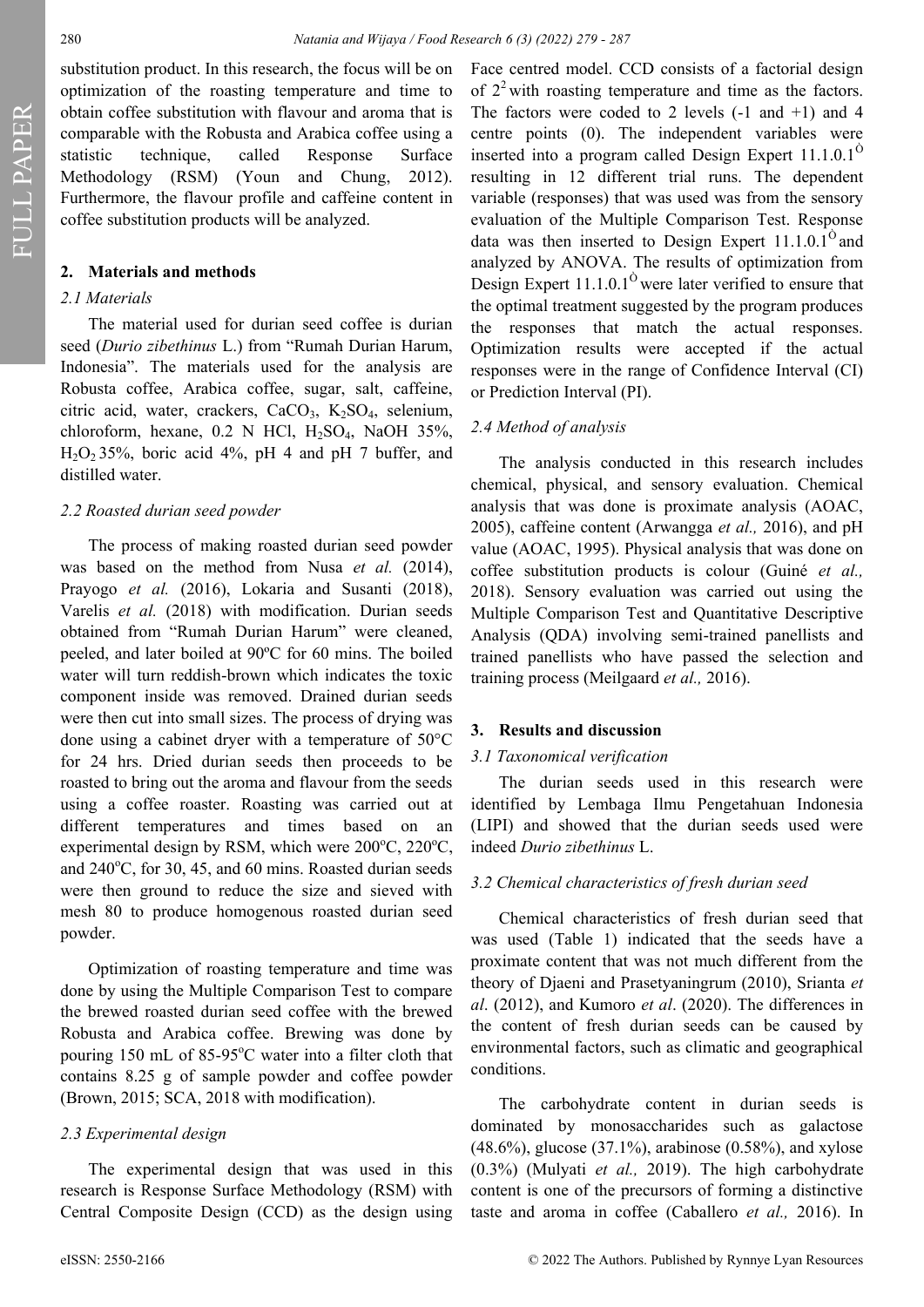comparison, the carbohydrate content in green coffee beans reaches 60%, and there are 10% of which around 6 -12.5%, are soluble carbohydrates such as galactose, glucose, arabinose, sucrose, and xylose. This indicated a similarity in the carbohydrate composition of durian seeds and green coffee beans, which shows the possibility to produce a flavour and aroma similar to coffee.

Table 1. Chemical characteristics of fresh durian seed

| Parameter(s)                               | Fresh durian<br>seed | Fresh durian<br>seed* |
|--------------------------------------------|----------------------|-----------------------|
| Moisture $(\%$ , wb)                       | $43.37 \pm 1.24$     | 54.9                  |
| Ash $(\%$ , db)                            | $3.86 \pm 0.06$      | 4.08                  |
| Fat $(\%$ , db)                            | $0.37 \pm 0.06$      | 0.41                  |
| Protein (%, db)                            | $7.37\pm0.42$        | 7.54                  |
| Carbohydrate (by difference)<br>$\%$ , db) | $88.41 \pm 0.40$     | 86.54                 |

\*Djaeni and Prasetyaningrum (2010), Srianta *et al.* (2012), Kumoro *et al.* (2020)

Fatty acids and amino acid content of the seeds are other contributing factors to the distinctive flavour and aroma of coffee. The main fatty acid content in green coffee beans includes palmitic acid (25-35%), also amino acid content, such as glutamic acid, aspartic acid, lysine, and alanine (Folmer, 2007; Caballero *et al.,* 2016). These contents share a similar profile with the fatty acids and amino acids in durian seeds, which are dominated by saturated fatty acids such as palmitic acid, stearic acid, and arachidic acid, along with 12 types of amino acids including glutamic acid (5.57%), aspartic acid (6.10%), lysine (6.04%), and alanine (5.24%) (Amid *et al.,* 2012). Therefore, those contents may play a role in the formation of a similar flavour and aroma to durian seeds with Robusta and Arabica coffee.

### *3.3 Optimization of roasting temperature and time of durian seed*

Optimization was carried out twice to compare the durian seed coffee with Robusta (*Coffea canephora*) and

Table 2 (a). The response data of Robusta optimization

Arabica (*Coffea arabica*). Different species of coffee all have their own flavour and aroma. Robusta coffee is known to have a more roasted flavour and aroma, while Arabica coffee has a more sour and fruity flavour and aroma (Caballero *et al.,* 2016). Roasting was done at the temperature of  $200^{\circ}$ C as the lower limit and  $240^{\circ}$ C as the upper limit, for 30 mins as the lower limit and 60 mins as the upper limit. Range determination of roasting temperature and time was done based on the trial and error activity using a coffee roaster. The organoleptic Multiple Comparison Test results involving 25 panellists were inserted as optimization response data. The response data results of temperature and time towards the level of similarity to commercial coffee were shown in Table 2 (a) and (b).

Response data of the optimization obtained were based on the assessment of the Multiple Comparison Test consisting of 7 scales, with the details of  $1 =$ Extremely less than  $R$ ,  $2 =$  Less than  $R$ ,  $3 =$  Slightly less than R,  $4 =$  Comparable with R,  $5 =$  Slightly more than  $R$ ,  $6 =$  More than  $R$ , dan  $7 =$  Extremely more than  $R$ . The relation between roasting temperature and time with the response data of Robusta and Arabica, shown as a quadratic model in the Design-Expert program. The response data results were analyzed by ANOVA and can be seen in Table 3. Based on Table 3, the p-value of both the Robusta and Arabica response model has a value of less than  $0.05$  ( $p<0.05$ ). This indicated that the temperature and time as factors have a significant effect on the similarity of roasted durian seed powder with Robusta and Arabica coffee. The closer the R-squared value to 1, the more accurate the response data is with the regression prediction. An adequate precision value of more than 4 is desired. The value of adequate precision data for the Robusta dan Arabica responses in Table 3 shows a value of more than 4, indicating that the model can be used to predict the optimum temperature and time of roasting.

Table 2 (b). The response data of Arabica optimization

|     | Factor(s)                             |    | Response                    |                | Factor(s)                                    |    | Response                    |
|-----|---------------------------------------|----|-----------------------------|----------------|----------------------------------------------|----|-----------------------------|
| Run | Temperature $(^{\circ}C)$ Time (Mins) |    | Multiple Comparison<br>Test | Run            | Temperature ( $\rm{^{\circ}C}$ ) Time (Mins) |    | Multiple Comparison<br>Test |
|     | 220                                   | 30 | $1.80 \pm 0.70$             |                | 240                                          | 60 | $2.60 \pm 0.87$             |
|     | 220                                   | 45 | $2.84 \pm 0.75$             | $\overline{c}$ | 200                                          | 45 | $1.76 \pm 0.97$             |
|     | 220                                   | 45 | $2.64 \pm 1.07$             | $\rightarrow$  | 220                                          | 45 | $2.68 \pm 1.07$             |
| 4   | 240                                   | 30 | $2.12 \pm 0.97$             | 4              | 200                                          | 60 | $2.44\pm0.83$               |
|     | 240                                   | 45 | $2.80 \pm 1.12$             |                | 240                                          | 30 | $1.76 \pm 0.78$             |
| 6   | 220                                   | 45 | $2.56 \pm 0.92$             | 6              | 220                                          | 45 | $2.76 \pm 0.73$             |
|     | 200                                   | 45 | $2.04 \pm 0.98$             | 7              | 240                                          | 45 | $2.88 \pm 0.97$             |
| 8   | 200                                   | 60 | $2.52 \pm 0.96$             | 8              | 200                                          | 30 | $1.36 \pm 0.50$             |
| 9   | 220                                   | 60 | $2.24 \pm 1.20$             | 9              | 220                                          | 30 | $1.72 \pm 0.84$             |
| 10  | 200                                   | 30 | $1.28 \pm 0.54$             | 10             | 220                                          | 45 | $2.72 \pm 0.84$             |
| 11  | 220                                   | 45 | $2.76 \pm 1.16$             | 11             | 220                                          | 45 | $2.84 \pm 0.90$             |
| 12  | 240                                   | 60 | $2.60 \pm 0.91$             | 12             | 220                                          | 60 | $2.56 \pm 0.96$             |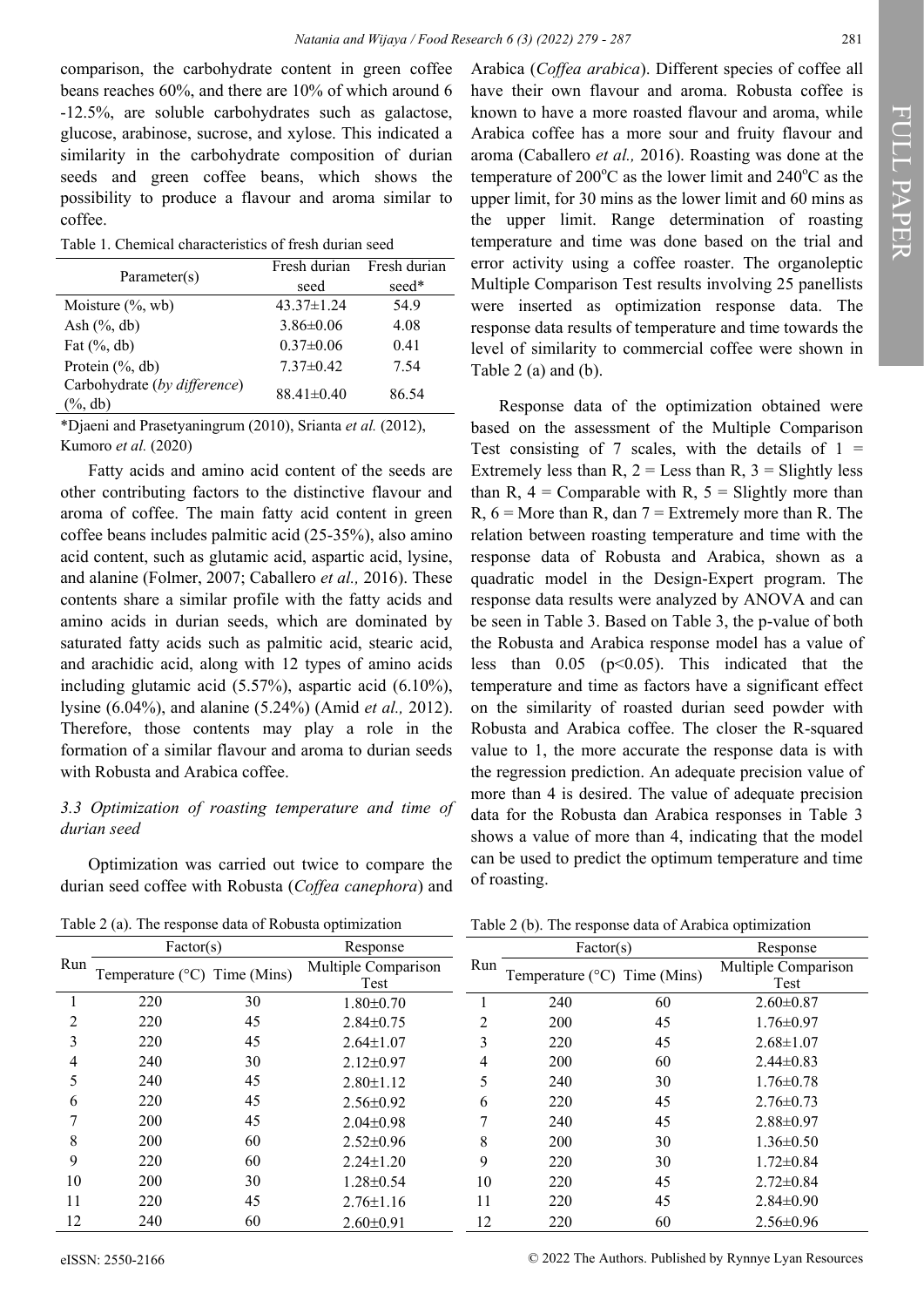| Table 5. AINO VA Respolise Surface Mediodology |                                       |        |        |        |                                                                |  |  |
|------------------------------------------------|---------------------------------------|--------|--------|--------|----------------------------------------------------------------|--|--|
| Response                                       | Model                                 |        |        |        | <i>p-value</i> Standard deviation R-squared Adequate precision |  |  |
| Robusta                                        | Ouadratic                             | 0.0054 | 0.1986 | 0.903  | 11.3591                                                        |  |  |
|                                                | Arabica Quadratic                     | 0.0067 | 0.2333 | 0.8954 | 9.2438                                                         |  |  |
|                                                | of multiple comparison test responses |        | (Mins) |        |                                                                |  |  |

3.4 Analysis of multiple comparison test resp

Responses data from the sensory evaluation were analyzed using interaction analysis of variance (ANOVA). Figure 1 shows the interaction between roasting temperature and time factors with the Robusta Multiple Comparison Test response data.



Figure 1. Model graph of Robusta Multiple Comparison Test response. Black, green, and red dots indicate the time of roasting for 30, 45, and 60 mins

The equation for Multiple Comparison Test Robusta response was described as:

$$
Y=2.64+0.2800A+0.3600B-0.1900AB-0.0850A^2-0.4850B^2\\
$$

Where Y = Multiple Comparison Test Robusta organoleptic results,  $A =$  Temperature ( ${}^{\circ}C$ ),  $B =$  Time (Mins)

Through Figure 1, it is known that durian seeds that were roasted at the temperature of  $240^{\circ}$ C for 45 mins have a better similarity to the commercial Robusta coffee. Roasting temperature and time will affect the sensory characteristics of coffee beans, resulting in a certain roasting temperature and time that will produce coffee with a preferred flavour profile (Anisa *et al.,*  2017). Roasting that was done at the temperature of  $240^{\circ}$ C for 45 mins showed a higher response value than for 60 mins. Prolong roasting process will reduce the aroma due to the large number of volatile compounds that evaporated (Purnamayanti *et al.,* 2017).

The equation for Multiple Comparison Test Arabica response was described as:

 $Y = 2.69 + 0.2800A + 0.4600B - 0.0600AB - 0.2650A^{2} - 0.4450B^{2}$ 

Where  $Y = Multiple Comparison$  Test Arabica organoleptic results,  $A =$  Temperature ( ${}^{\circ}C$ ),  $B =$  Time

FULL PAPER

(Mins)

Figure 2 shows the analysis of the interaction between roasting temperature and time factors with the Arabica Multiple comparison response data. Roasting done at the temperature of  $220^{\circ}$ C and  $240^{\circ}$ C yielded fairly similar response data at 30, 45, and 60 mins. However, the roasting time of 30 mins at  $200^{\circ}$ C,  $220^{\circ}$ C, and 240°C resulted in lower response data. Shortened period of roasting time will not sufficiently induce the Maillard reaction, which lessens the volatile and nonvolatile compounds formed, resulting in less flavour (Purnamayanti *et al.,* 2017). The factors and responses summary for the optimization can be seen in Table 4.



Figure 2. Model Graph of Arabica Multiple Comparison Test response. Black, green, and red dots indicate the time of roasting for 30, 45, and 60 mins

Table 4. The factors and responses summary for the optimization

| Factors dan        | Goal        | Lower | Upper | Importance |
|--------------------|-------------|-------|-------|------------|
| responses          |             | limit | limit |            |
| Temperature        | is in range | 200   | 240   |            |
| Time               | is in range | 30    | 60    |            |
| <b>MCT</b> Robusta | maximize    | 1.28  |       |            |
| MCT Arabica        | maximize    | 1.36  |       |            |

The result of the optimization response will be in the range of  $200^{\circ}$ C as the lower limit and  $240^{\circ}$ C as the temperature upper limit, and the time factor in the range of 30 and 60 mins as the lower and upper limit. The lower limit was determined by the results of the organoleptic Multiple Comparison Test, while the upper limit was determined as the value of 4 (Comparable with R). The goal used in responses is to maximize, with the aim that the predicted temperature and time factors can produce a product with a response close to a value of 4 (Akbar and Murtini, 2018). The degree of importance of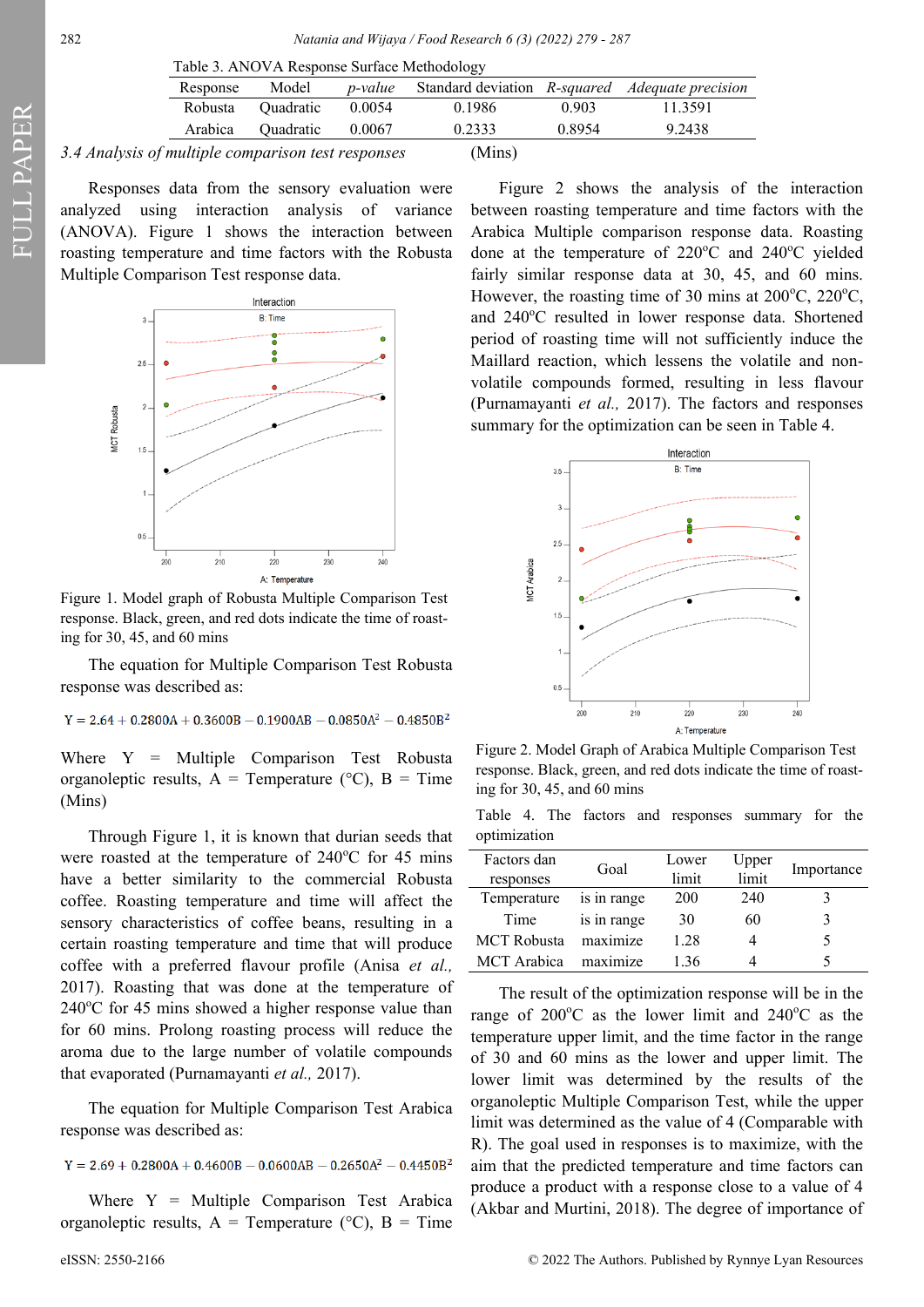the factors was set to number 3, while the response of MCT Robusta dan Arabica was set to number 5, as the objective of the optimization is to obtain roasted durian seed powder that most closely resembles the commercial Robusta and Arabica coffee. The optimized factors and responses were predicted by the Design Expert  $11.1.0.1<sup>°</sup>$ software is shown in Table 5.

Table 5. Prediction by Design Expert

|                | Optimum Temperature (°C) Time (Mins) MCT Response |        |       |
|----------------|---------------------------------------------------|--------|-------|
| <b>Robusta</b> | 240                                               | 47.632 | 2.845 |
| Arabica        | 229.480                                           | 52.271 | 2.873 |

The desirability value obtained from the predicted solution was 0.575 for Robusta and 0.573 for Arabica. The closer the desirability value to 1, indicating the more ideal the predicted solution is to produce the optimum response. From Table 5, it can be seen that the durian seeds that showed the most similarity with the Robusta coffee were the durian seeds that were roasted at a high temperature (240°C). The Robusta variance is known to have a stronger roasted aroma flavour compound than the Arabica coffee, which is shown in this result, that a higher roasting temperature will produce a higher roasted aroma (Sasongko and Rival, 2018). The durian seeds that showed similarity with the Arabica coffee was the one that roasted at  $229.480^{\circ}$ C, which was a lower temperature shown than the one that produces similarity with Robusta coffee, albeit the similarity in the roasting time. Arabica coffee is known to have a sourer flavour and aroma than Robusta coffee, and durian seeds that were roasted at a lower temperature tend to have a more sour aroma and taste. The results of the roasting optimization prove that both time and roasting temperature affected the aroma and flavour characteristic of the coffee substitution, with a higher roasting temperature will produce more roasted flavour and less sour flavour.

### *3.5 Verification stage*

Verification of prediction produced by the program called Design Expert  $11.1.0.1<sup>o</sup>$  was done. The value of the actual Robusta optimum and Arabica optimum obtained from the sensory evaluation of the verification stage was in the 95% CI range. This indicated that the prediction of the optimum solution produced by the Design Expert was correct and acceptable. A comparison of the predicted with the actual value obtained can be seen in Table 6.

### *3.6 Comparison of optimum product and commercial product*

The comparison of the optimization results with commercial products can be seen in Table 7. The Coffee substitutes product shows around 70% similarity with commercial products for both Robusta and Arabica coffee. However, the statistical analysis showed that the commercial products and the substitution products were significantly different ( $p$ <0.05). This showed that the substitution coffee was still not able to produce a similar level to the commercial coffee. Coffee has many different species and varieties with different flavours and aromas. Coffee itself has up to 124 species, including the Robusta and the Arabica coffee, which are divided into various varieties depending on where the coffee plants are grown. Arabica coffee can be divided into various types, such as "Typica", "Bourbon", "Caturra", "Tico", and "Catuai", while Robusta coffee can be divided into "Robusta", "Uganda", and "Conilon" (Belitz *et al.,* 2009; Caballero *et al.,* 2016; Davis *et al.,* 2019). Robusta coffee is famous for its more earthy, roasted (smoky, tobacco) and cocoa flavour and aroma, while Arabica coffee has an aroma and flavour that is more sweet or caramel-like, sour, spices, bitter, fruity (Caballero *et al.,* 2016; Kim *et al.,* 2016; Davis *et al.,* 2019). Therefore, it is possible that the Robusta and Arabica coffee used in this study did not accurately represent coffee as a whole. Moreover, the coffee roaster used could have affected the roasting temperature due to the different heat flow rates for each machine, as a result affecting the flavour and aroma formed.

Table 7. The comparison of the optimization results with commercial products

| Optimization | Commercial Optimum<br>product | product                 | MCT optimum<br>product interpretation<br>(%) |
|--------------|-------------------------------|-------------------------|----------------------------------------------|
| Robusta      | $3.88 \pm 0.33^b$             | $2.76 \pm 0.60^{\circ}$ | 69                                           |
| Arabica      | $3.72 \pm 0.46^b$             | $2.76 \pm 0.66^{\circ}$ | 69                                           |

Values with different superscripts within the column are significantly different (p<0.05).

### *3.7 Flavour profile*

Flavour profile determination was carried out by Quantitative Descriptive Analysis (QDA) with a total of 10 selected panellists. The total attributes used can be divided into 3 parameters (taste, flavour, and aroma). The taste parameters are sweet, bitter, and sour, the flavour attributes are fruity and roasted, while the aroma attribute is fruity. The selection was done based on the Sensory Lexicon reference from World Coffee Research

Table 6. Point prediction and confirmation of response verification

|         |         | Optimum Predicted Mean Observed Mean | Std. Dev. | SE Mean  | SE Pred. |         | 95% CI Low 95% CI High |
|---------|---------|--------------------------------------|-----------|----------|----------|---------|------------------------|
| Robusta | 2.8449  | 2.76                                 | 0.198578  | 0.140106 | 0.243029 | 2.50207 | 3.18772                |
| Arabica | 2.87281 | 2.76                                 | 0.23331   | 0.106807 | 0.256595 | 2.61147 | 3.13416                |

eISSN: 2550-2166 © 2022 The Authors. Published by Rynnye Lyan Resources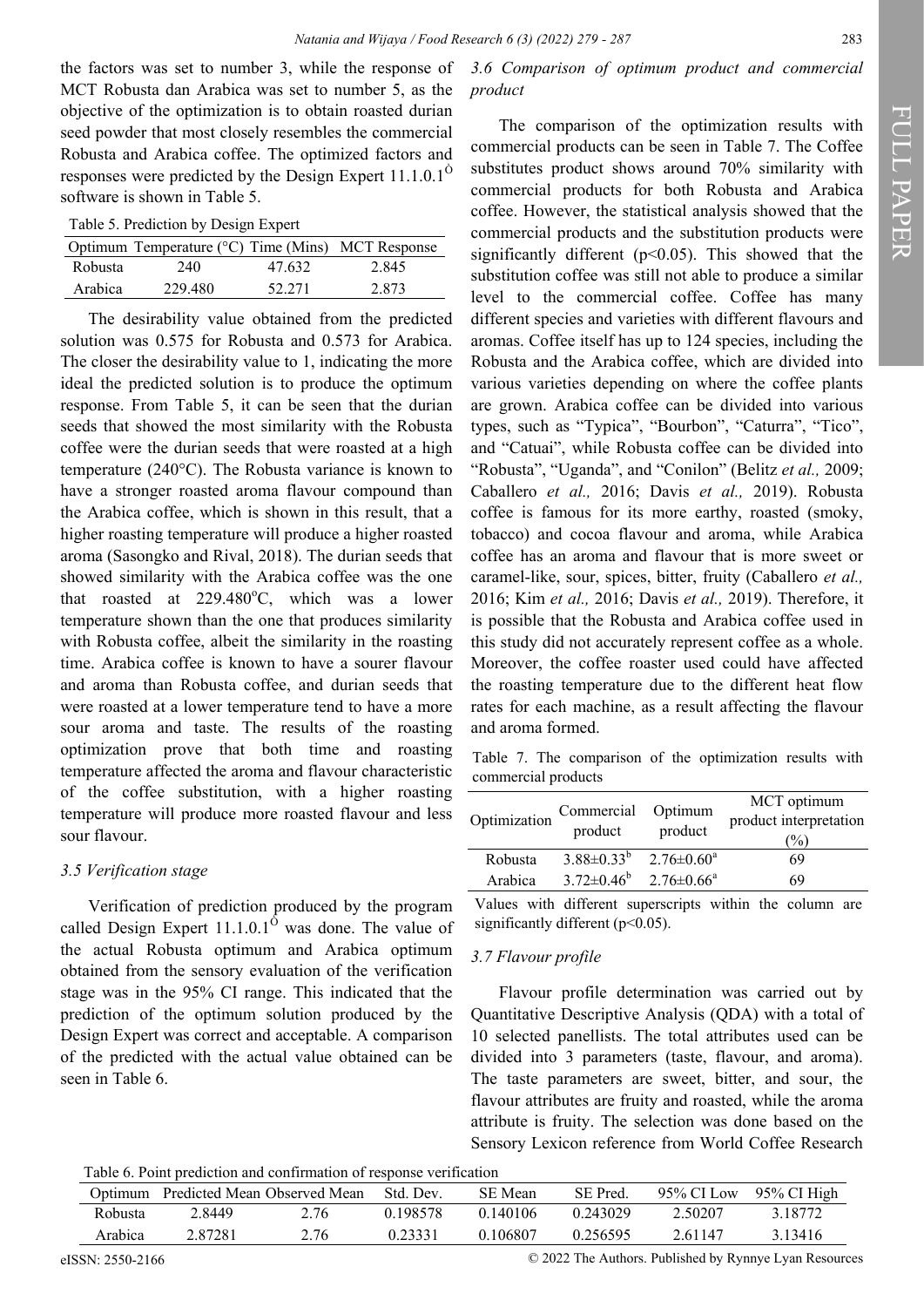(2017). The scoring test was carried out twice on QDA with 15 intensity scales. Representation of the comparison of flavour profile between Robusta coffee substitute and Robusta commercial coffee were depicted in the form of spider web graphs. A comparison of flavour characteristics and intensity attributes between Robusta commercial coffee and the substitute can be seen in Figure 3.



Figure 3. Flavour characteristics comparison of Robusta

The dominant attributes of the Robusta coffee substitute according to Figure 3, were roasted (flavour) and bitterness. The results of the statistical analysis show that there was a significant difference  $(p<0.05)$  in the attributes of fruity (flavour) and roasted (flavour). The roasting process of the durian seeds was done at  $240^{\circ}$ C, which is included in the dark roast category  $(240-250^{\circ}C)$ . The dark roast category means having a roasted flavour that is stronger than the other categories with a lower roasting temperature (Sasongko and Rivai, 2018). Roasting done at a higher temperature will increase the bitter taste of a drink (Radi *et al.,* 2016). Representation of the QDA results of Arabica commercial coffee and the substitute were depicted in the form of spider web graphs and can be seen in Figure 3 and Figure 4 shows a comparison of flavour characteristics and intensity attributes.



Figure 4. Flavour characteristics comparison of Arabica

In Figure 4, the sour attribute of the Arabica coffee substitute has a fairly detectable intensity. Roasting at low temperatures tends to produce products with higher acidity (Reineccius, 2013). The resulting flavour profile from the substitution product is dominated by the bitter and roasted (flavour) attributes. The statistical analysis results showed that there was a significant difference (p<0.05) in the bitter and sour attributes. Based on Figure 3 and Figure 4, it can be said that commercial coffee and the substitution products have a fairly similar flavour profile as a whole, with only a slight difference in the flavour and aroma intensity formed.

#### *3.8 Caffeine content*

The measurement of the absorbance value of caffeine was carried out at the maximum absorption wavelength generated by the spectrophotometer, which was 273 nm. The caffeine content of coffee substitution and commercial coffee was shown in Table 8. Statistical analysis showed a significant difference  $(p<0.05)$  in caffeine content between coffee substitution and commercial coffee, where coffee substitutes have a lower caffeine content than commercial Robusta dan Arabica coffee.

#### *3.9 Proximate*

In Table 8, it can be seen that there is no significant difference (p>0.05) between Robusta and Arabica coffee substitutes in moisture, ash, fat, protein, and carbohydrate content. The moisture content of the 2 coffee substitutes meets the quality standards for ground coffee in SNI 01-3542-2004, where the maximum moisture content for ground coffee is 7% (BSN, 2004). The ash content in the coffee substitutes powder are minerals such as calcium, potassium, iron, sodium and phosphorus which is not losable (Lim, 2012). The quality standards required for ash content according to SNI 01- 3542-2004 is a maximum of 5% (BSN, 2004). The roasting process and the high temperature applied can increase the fat content in coffee beans (Endeshaw and Belay, 2020). Powdered coffee substitutes have a lower fat content if compared to commercial coffee (Robusta and Arabica).

| Parameter(s)                              | Robusta coffee<br>substitute | Arabica coffee<br>substitute  |
|-------------------------------------------|------------------------------|-------------------------------|
| Moisture $(\%$ , wb)                      | $2.18 \pm 0.05^a$            | $2.22 \pm 0.05^a$             |
| Ash $(\%$ , db)                           | $3.84 \pm 0.10^a$            | $3.75 \pm 0.07^{\text{a}}$    |
| Fat $(\%$ , db)                           | $1.41 \pm 0.07^a$            | $1.34 \pm 0.09^a$             |
| Protein (%, db)                           | $9.71 \pm 0.06^a$            | $9.63 \pm 0.00^a$             |
| Carbohydrate (by<br>$difference)$ (%, db) | $85.04 \pm 0.30^a$           | $85.28 \pm 0.23$ <sup>a</sup> |

Values with different superscripts within the row are significantly different (p<0.05).

A Maillard reaction will occur during the roasting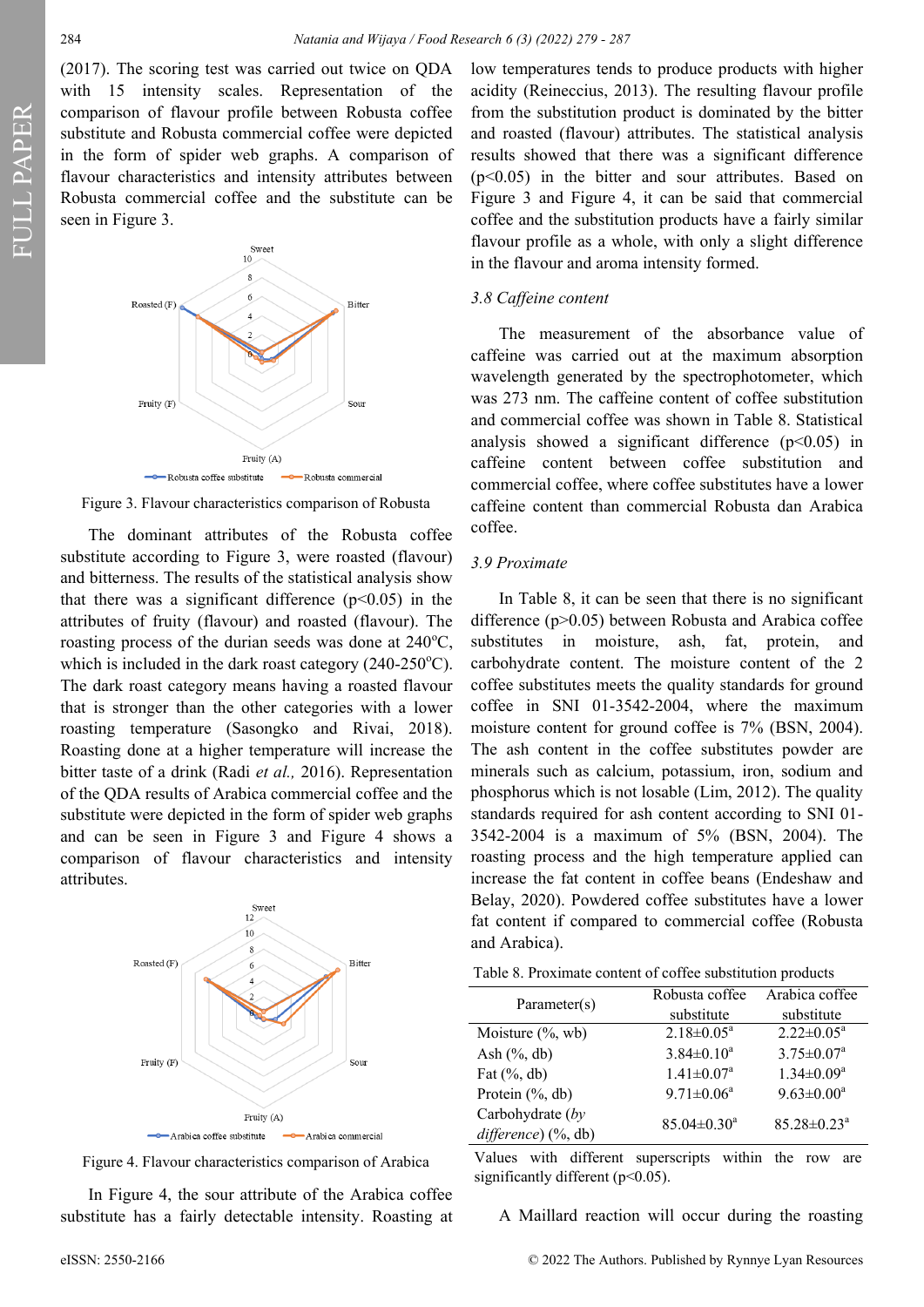process which produces melanoidin. Apart from contributing to the brown colour, melanoidin also contains nitrogen. In this research, the determination of protein content was carried out using the Kjeldahl method which measures the amount of nitrogen (Belitz *et al.,* 2009; Wei and Tanokura, 2015). Therefore, the protein in the coffee substitutes powder was higher compared to the protein content of the fresh durian seeds analyzed at the beginning of this research (7.37±0.42). The roasting process will reduce the carbohydrate content as big as 20-37%. The higher the roasting temperature, the bigger the decrease of the carbohydrate content in the product (Oosterveld *et al.,* 2003).

### *3.10 Lightness*

The lightness value in Table 9 showed that each coffee powder (coffee substitutes and commercial coffee), has a significant difference  $(p<0.05)$ . The roasting process affected the lightness value to be lower (Bicho *et al.,* 2012). The occurrence of a Maillard reaction during roasting will produce 25% of melanoidin compounds that contribute to the colour brown (Caballero *et al.,* 2016). The carbon atom that formed from the pyrolysis reaction could also affect the physical changes of the beans into a more brown and darker colour (Fisdiana and Fitriyadi, 2018).

# *3.11 °Hue*

The statistical analysis of the coffee substitute powder and commercial coffee in °Hue value shown in Table 9, resulted in a significant difference  $(p<0.05)$ . Overall, all of the coffee powders were included in the category of red colour with an <sup>o</sup>Hue value ranging from 18-54° (Hutchings, 1999).

### *3.12 pH*

The statistical analysis results of pH value between coffee substitute and commercial coffee in Table 9, showed a significant difference  $(p<0.05)$ . Roasting conducted at a lower temperature and relatively short time will result in a higher acidity level (Reineccius, 2013). The roasting process will lead to the evaporation of volatile compounds such as carboxylic acids and chlorogenic acids (CGA). The evaporation of CGA which contributes to the acidity will lead to an increase in the pH value of the coffee powder. As the temperature increases during the roasting process, the acidity of the

coffee will be lower (Fadri *et al.,* 2019).

# **4. Conclusion**

The process of roasting at a certain temperature and time has a notable effect on coffee substitution products made from durian seeds. According to the optimization results from Design Expert  $11.1.0.1<sup>°</sup>$  program, the optimum roasting temperature and time obtained from the results of the Multiple Comparison Test to resemble a Robusta coffee was  $240^{\circ}$ C, 47.63 mins and 229.48 $^{\circ}$ C, 52.27 mins for Arabica coffee, both with a similarity level of 70%. Both of the coffee substitutes have a flavour profile consisting of sweet, bitter, sour, fruity (aroma), fruity (flavour), and roasted (flavour) as attributes that are similar to Robusta and Arabica coffee. The coffee substitution products from durian seeds also have a low caffeine content  $(0.24 \pm 0.00\% - 0.26 \pm 0.00\%).$ 

# **Conflict of interest**

The authors declare no conflict of interest.

# **Acknowledgements**

The authors acknowledge the financial of this research is supported through Universitas Pelita Harapan, 2020, Undergraduate Research Project Scheme and was conducted in Food Processing Laboratory and Food Quality Control Laboratory in Universitas Pelita Harapan.

### **References**

- Akbar, R. and Murtini, E.S. (2018). Optimasi suhu dan waktu pemanasan terhadap profil warna minuman sari tebu. *Jurnal Pangan dan Agroindustri*, 6(3), 48- 57. [https://doi.org/10.21776/ub.jpa.2018.006.03.6 \[](https://doi.org/10.21776/ub.jpa.2018.006.03.6)In Bahasa Indonesia].
- Alsunni, A.A. (2015). Energy drink consumption: Beneficial and adverse health effects. *International Journal of Health Sciences*, 9(4), 469-474. https:// [doi.org/10.12816/0031237](https://doi.org/10.12816/0031237)
- Amid, B.T., Mirhosseini, H. and Kostadinović, S. (2012). Chemical composition and molecular structure of polysaccharide-protein biopolymer from *Durio zibethinus s*eed: Extraction and purification process. *Chemical Central Journal*, 6(1), 117.

| Table 9. Physicochemical Difference between the coffee substitutes and coffee |  |  |  |
|-------------------------------------------------------------------------------|--|--|--|
|-------------------------------------------------------------------------------|--|--|--|

| Proximate        | Robusta coffee substitute   | Robusta Coffee               | Arabica coffee substitute     | Arabica coffee               |
|------------------|-----------------------------|------------------------------|-------------------------------|------------------------------|
| Lightness        | $34.05 \pm 0.43^{\circ}$    | $26.61 \pm 0.22^{\circ}$     | $35.23 \pm 0.17$ <sup>d</sup> | $25.55 \pm 0.48^{\circ}$     |
| Hue              | $38.01 \pm 0.10$            | $32.81 \pm 0.01^{\circ}$     | $39.88 \pm 0.60$ <sup>d</sup> | $24.27 \pm 0.30^{\circ}$     |
| pΗ               | $6.4 \pm 0.02$ <sup>d</sup> | 5.60 $\pm$ 0.02 <sup>b</sup> | $5.67 \pm 0.01$ <sup>c</sup>  | $5.24 \pm 0.04$ <sup>a</sup> |
| Caffeine content | $0.26 \pm 0.00^{\circ}$     | $2.65 \pm 0.03$ <sup>d</sup> | $0.24 \pm 0.00^a$             | $2.14 \pm 0.01$ <sup>c</sup> |

Values with different superscripts within the row are significantly different ( $p<0.05$ ).

eISSN: 2550-2166 © 2022 The Authors. Published by Rynnye Lyan Resources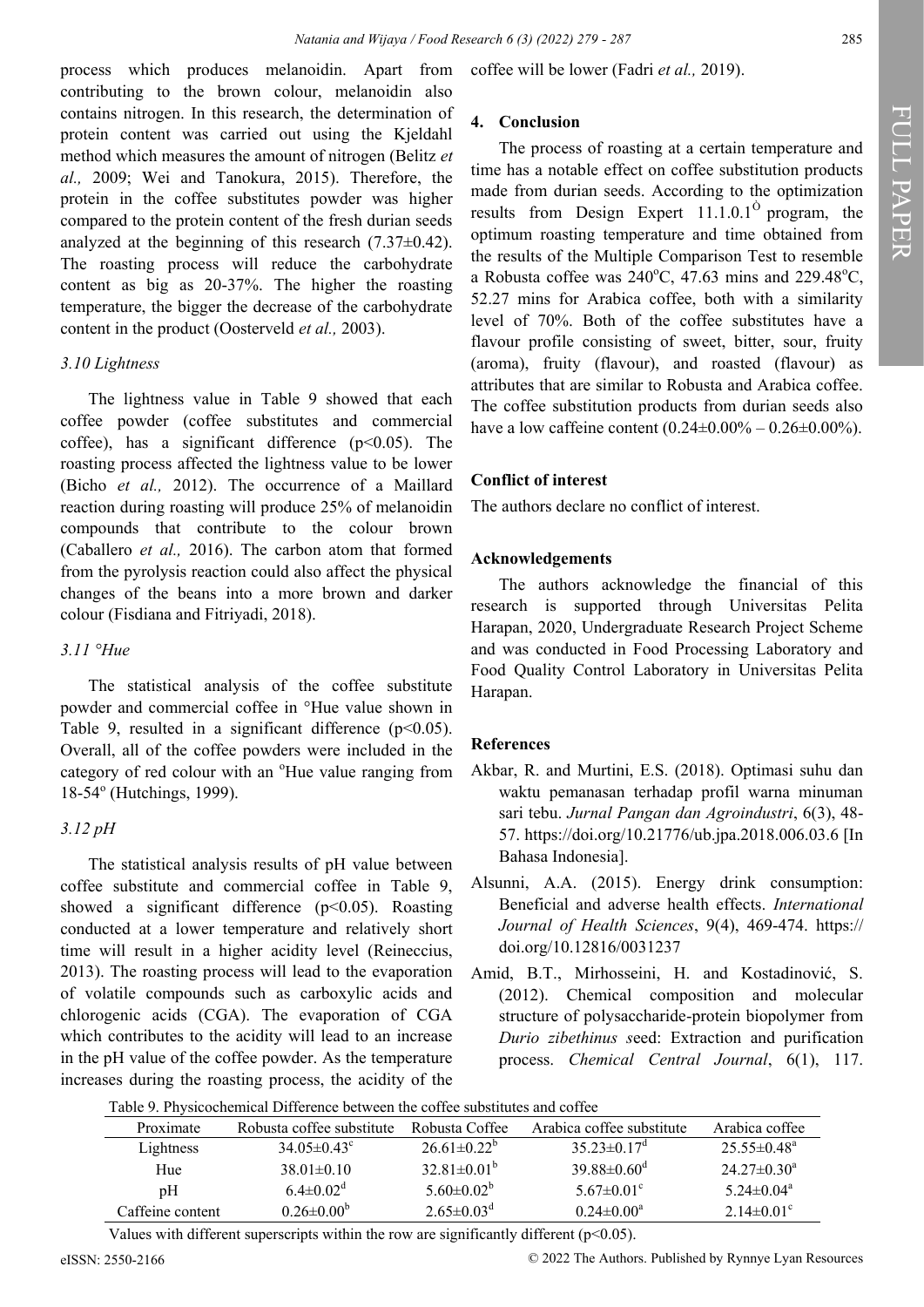# [https://doi.org/10.1186/1752](https://doi.org/10.1186/1752-153X-6-117)-153X-6-117

- Anisa, A. Solomon, W.K. and Solomon, A. (2017). Optimization of roasting time and temperature for brewed hararghe coffee (*Coffea arabica* L.) using central composite design. *International Food Research Journal*, 24(6), 2285-2294.
- Arwangga, A.F., Asih, I.A.R.A. and Sudiarta, I.W. (2016). Analisis kandungan kafein pada kopi di desa sesaot narmada menggunakan spektroftometri UVvis. *Jurnal Kimia*, 10(1), 110-114. [In Bahasa Indonesia].
- AOAC (Association of Official Analysis Chemist). (1995). Official Methods of Analysis of Association of Official Analytical Chemists. Washington: AOAC Inc. Retrieved from [https://law.resource.org/pub/us/](https://law.resource.org/pub/us/cfr/ibr/002/aoac.methods.1.1995.pdf) [cfr/ibr/002/aoac.methods.1.1995.pdf](https://law.resource.org/pub/us/cfr/ibr/002/aoac.methods.1.1995.pdf)
- AOAC (Association of Official Analysis Chemist). (2005). Official Methods of Analysis of Association of Official Analytical Chemists. Association of Official Analytical Chemists. Washington: AOAC Inc. Retrieved from https://kupdf.net/download/aoac-2005\_59b90b0808bbc57f21894ca4\_pdf
- BSN (Badan Standardisasi Nasional). (2004). SNI 01- 3542-2004. Kopi bubuk. Jakarta: Standar Nasional Indonesia. Retrieved from [http://](http://lib.kemenperin.go.id/neo/detail.php?id=226234) [lib.kemenperin.go.id/neo/detail.php?id = 226234 \[](http://lib.kemenperin.go.id/neo/detail.php?id=226234)In Bahasa Indonesia].
- BSN (Badan Standardisasi Nasional). (2008). SNI 01- 2907-2008. Biji Kopi. Jakarta: Standar Nasional Indonesia. Retrieved from [http://](http://lib.kemenperin.go.id/neo/detail.php?id=225640) [lib.kemenperin.go.id/neo/detail.php?id = 225640 \[](http://lib.kemenperin.go.id/neo/detail.php?id=225640)In Bahasa Indonesia].
- Bae, J.H., Park, J.H., Im, S.S. and Song, D.K. (2014). Coffee and health. *Integrative Medicine Research*, 3 (4), 189-191. [https://doi.org/10.1016/](https://doi.org/10.1016/j.imr.2014.08.002) [j.imr.2014.08.002](https://doi.org/10.1016/j.imr.2014.08.002)
- Belitz, H.D., Grosch, W. and Schieberle, P. (2009). Food Chemistry.  $4<sup>th</sup>$  ed. Berlin: Springer.
- Bicho, N., Leitão, A., Ramalho, J.C. and Lidon, F.C. (2012). Use of colour parameters for roasted coffee assessment. *Ciência e Tecnologia de Alimentos*, 32 (3), 436-442. [https://doi.org/10.1590/S0101](https://doi.org/10.1590/S0101-20612012005000068)- [20612012005000068](https://doi.org/10.1590/S0101-20612012005000068)
- Brown, A. (2011). Understanding Food Principles and Preparation,  $4<sup>th</sup>$  ed. USA: Cengange Learning, Inc.
- Caballero, B., Finglas, P.M. and Toldrá, F. (2016). Encyclopedia of Food and Health. 1st ed. Oxford: Elsevier.
- Davis, A.P., Chadburn, H., Moat, J., O'Sullivan, R., Hargreaves, S. and Ludhadha, E.N. (2019). High extinction risk for wild coffee species and implications for coffee sector sustainability. *Science*

*Advances*, 5(1), aav3473. [https://doi.org/10.1126/](https://doi.org/10.1126/sciadv.aav3473) [sciadv.aav3473](https://doi.org/10.1126/sciadv.aav3473)

- Djaeni, M. and Prasetyaningrum, A. (2010). Kelayakan biji durian sebagai bahan pangan alternatif: Aspek nutrisi dan tekno ekonomi. *Riptek*, 4(11), 37-45. [In Bahasa Indonesia].
- Endeshaw, H. and Belay, A. (2020). Optimization of the roasting conditions to lower acrylamide content and improve the nutrient Composition and antioxidant properties of *Coffea arabica*. *PLos ONE*, 15(8), e0237265. [https://doi.org/10.1371/](https://doi.org/10.1371/journal.pone.0237265) [journal.pone.0237265](https://doi.org/10.1371/journal.pone.0237265)
- Fadri, R.A., Sayuti, K., Nazir, N. and Suliansyah, I. (2019). The effect of temperature and roasting duration on physical characteristics and sensory quality of singgalang arabica coffee (*Coffea arabica*) agam regency. *Journal of Applied Agricultural Science and Technology*, 3(2), 189-201. https:// [doi.org/10.32530/jaast.v3i2.117](https://doi.org/10.32530/jaast.v3i2.117)
- Fajriana, N.H. and Fajriati, I. (2018). Analisis kadar kafein kopi arabika (*Coffea arabica* L.) pada variasi temperatur sangrai secara spektrofotometri ultraviolet. *Analit: Analytical and Environmental Chemistry*, 3(2), 148-162. [https://doi.org/10.23960/](https://doi.org/10.23960/aec.v3.i2.2018.p148-162) [aec.v3.i2.2018.p148](https://doi.org/10.23960/aec.v3.i2.2018.p148-162)-162
- Fisdiana, U. and Fitriyadi, E.M. (2018). Pengaruh lama penyangraian terhadap kadar air, rendemen dan warna biji kopi robusta (*Coffea canephora* var. robusta ex Frochner), presented at National Conference Proceedings of Agriculture. Indonesia. [In Bahasa Indonesia]. [https://doi.org/10.25047/](https://doi.org/10.25047/agropross.2018.75) [agropross.2018.75](https://doi.org/10.25047/agropross.2018.75)
- Folmer, B. (2017). The Craft and Science of Coffee.  $1<sup>st</sup>$ ed. Switzerland: Academic Press.
- Gajić, J.S., Cvetanović, A., Carretero, A.S., Mašković, P. and Jakšić, A. (2017). Functional coffee substitute prepared from ginger by subcritical water. *The Journal of Supercritical Fluids*, 128, 32-38. https:// [doi.org/10.1016/j.supflu.2017.05.008](https://doi.org/10.1016/j.supflu.2017.05.008)
- Guiné, R.P.F., Correia, P.M.R. and Florença, S.G. (2018). Development of jelly gums with fruits and herbs: Colour and sensory evaluation. *Journal of International Scientific Publications*, 6, 340-349.
- Hutchings, J.B. (1999). Food Colour and Appearance. 2<sup>nd</sup> ed. Maryland, USA: Aspen Publisher Inc. [https://](https://doi.org/10.1007/978-1-4615-2373-4) [doi.org/10.1007/978](https://doi.org/10.1007/978-1-4615-2373-4)-1-4615-2373-4
- Kim, S.E., Lee, S.M. and Kim, K.O. (2016). Consumer acceptability of coffee as affected by situational conditions and involvement. *Food Quality and Preference,* 52, 124-132. [https://doi.org/10.1016/](https://doi.org/10.1016/j.foodqual.2016.04.008) [j.foodqual.2016.04.008](https://doi.org/10.1016/j.foodqual.2016.04.008)
- Kumoro, A.C., Alhanif, M. and Wardhani, D.H. (2020).